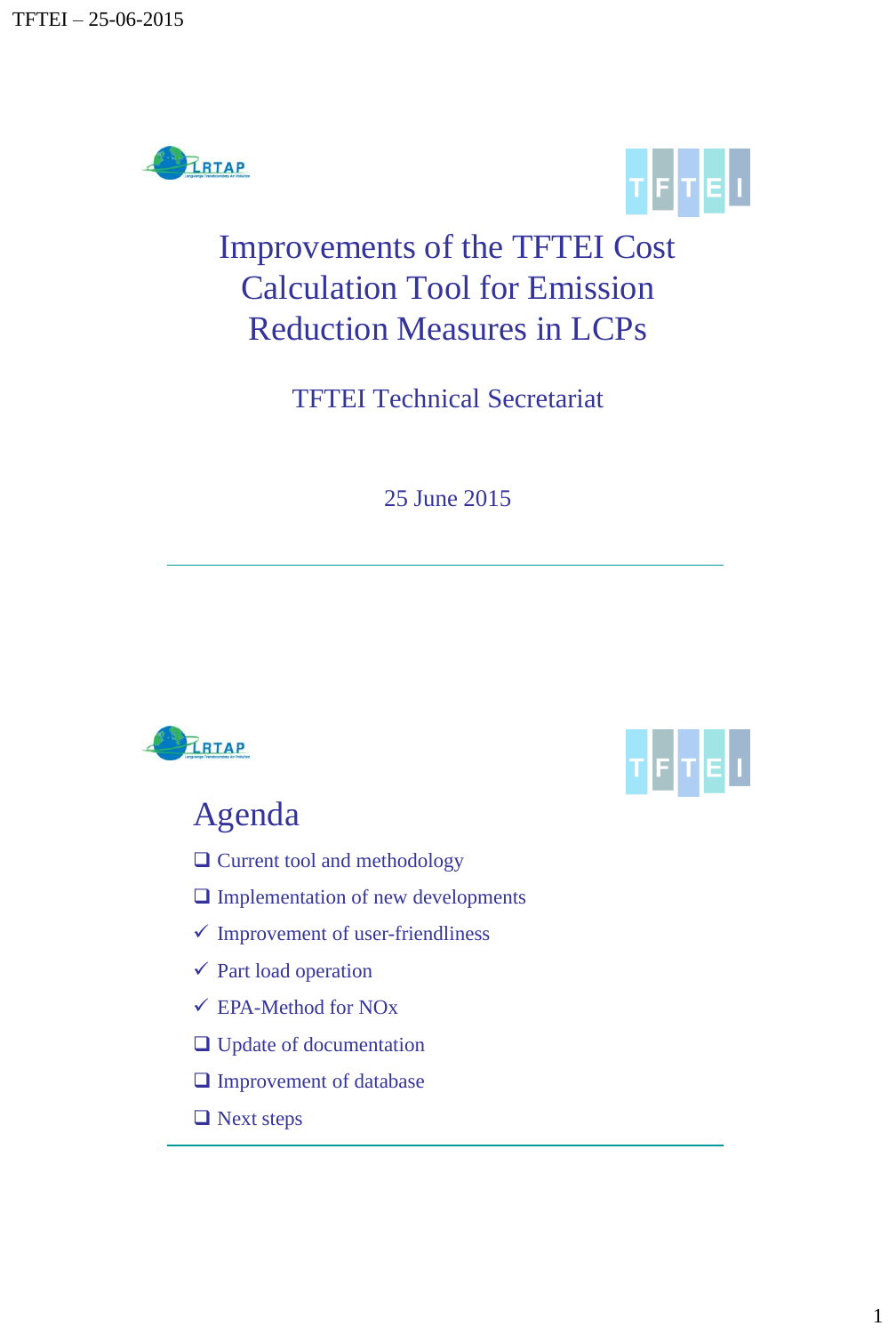



### Agenda

- □ Current tool and methodology
- $\Box$  Implementation of new developments
- $\checkmark$  Improvement of user-friendliness
- $\checkmark$  Part load operation
- EPA-Method for NOx
- □ Update of documentation
- □ Improvement of database
- Next steps



**Current tool and methodology**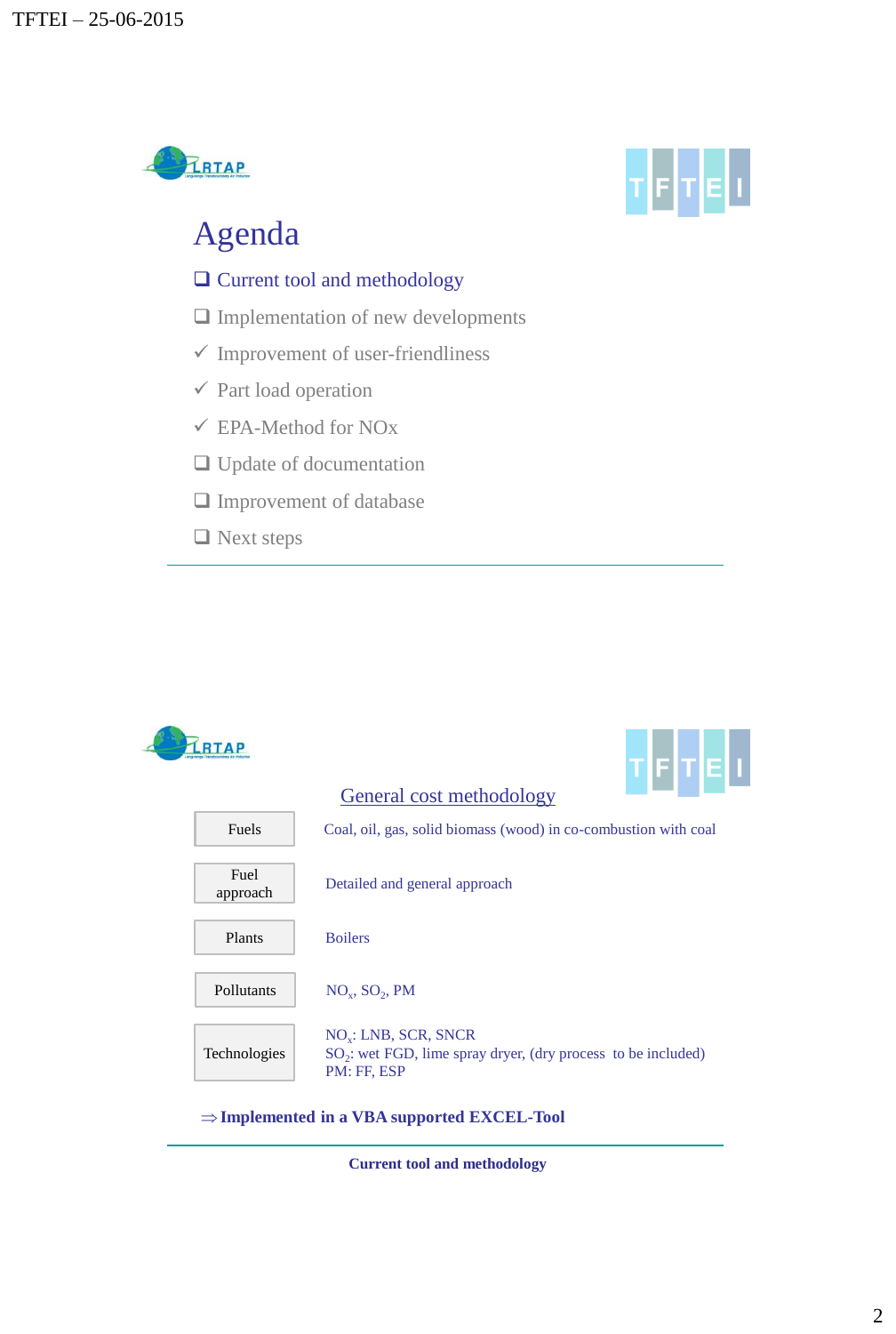



# TETEL

- $\square$  Current tool and methodology
- $\Box$  Implementation of new developments
- $\checkmark$  Improvement of user-friendliness
- $\checkmark$  Part load operation
- EPA-Method for NOx
- □ Update of documentation
- Improvement of database
- □ Next steps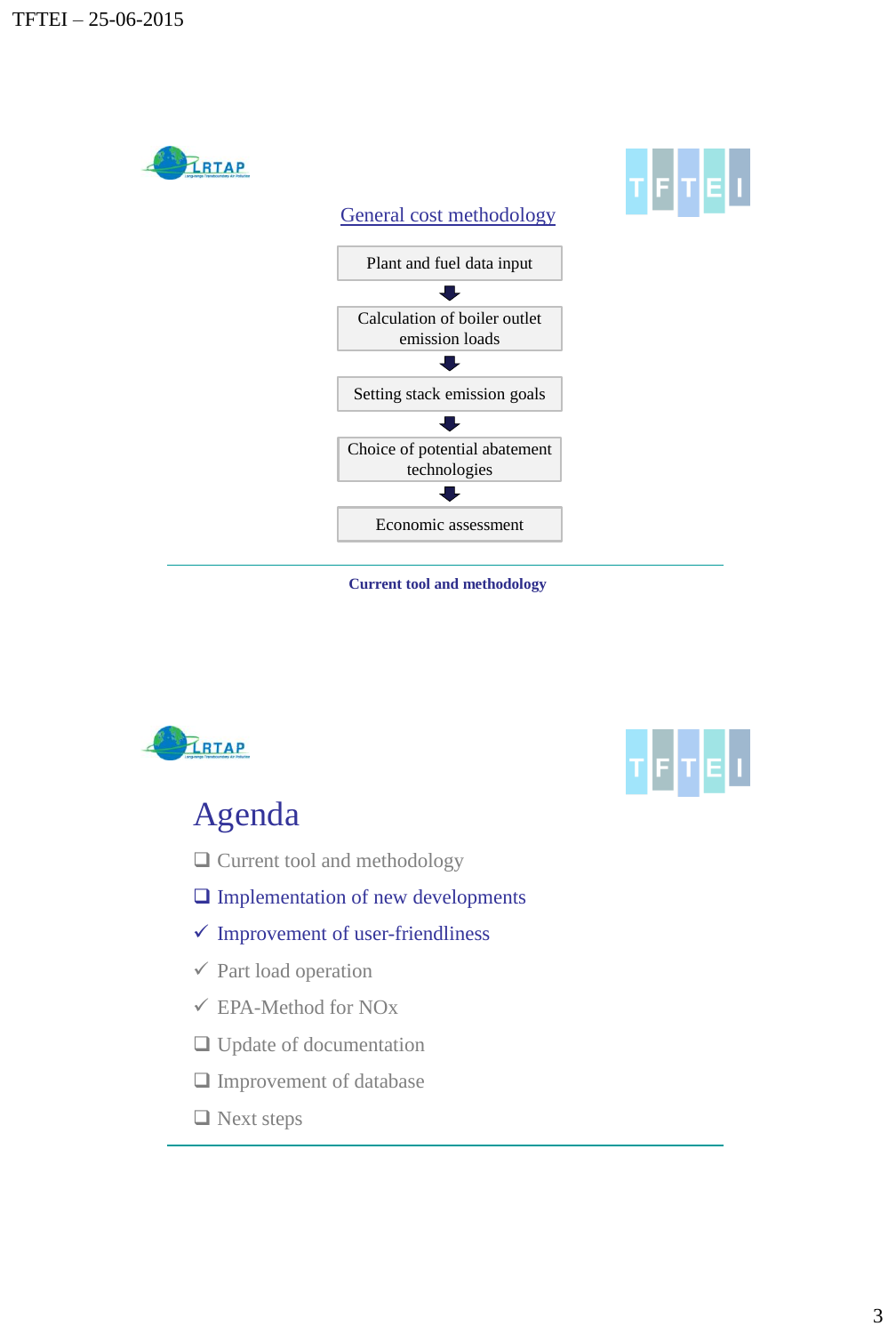



#### Revision of the Front Page



**VBA Programming**



Parameter Check



- $\Box$  Emission calculation has been modified in order to facilitate data collection for the user
- $\Rightarrow$  Parameters that are only relevant for a specific pollutant have been taken out of consideration for other pollutants
- $\Rightarrow$  Examples:
	- Carbon in ash content
	- Ash retained in boiler



#### **VBA Programming**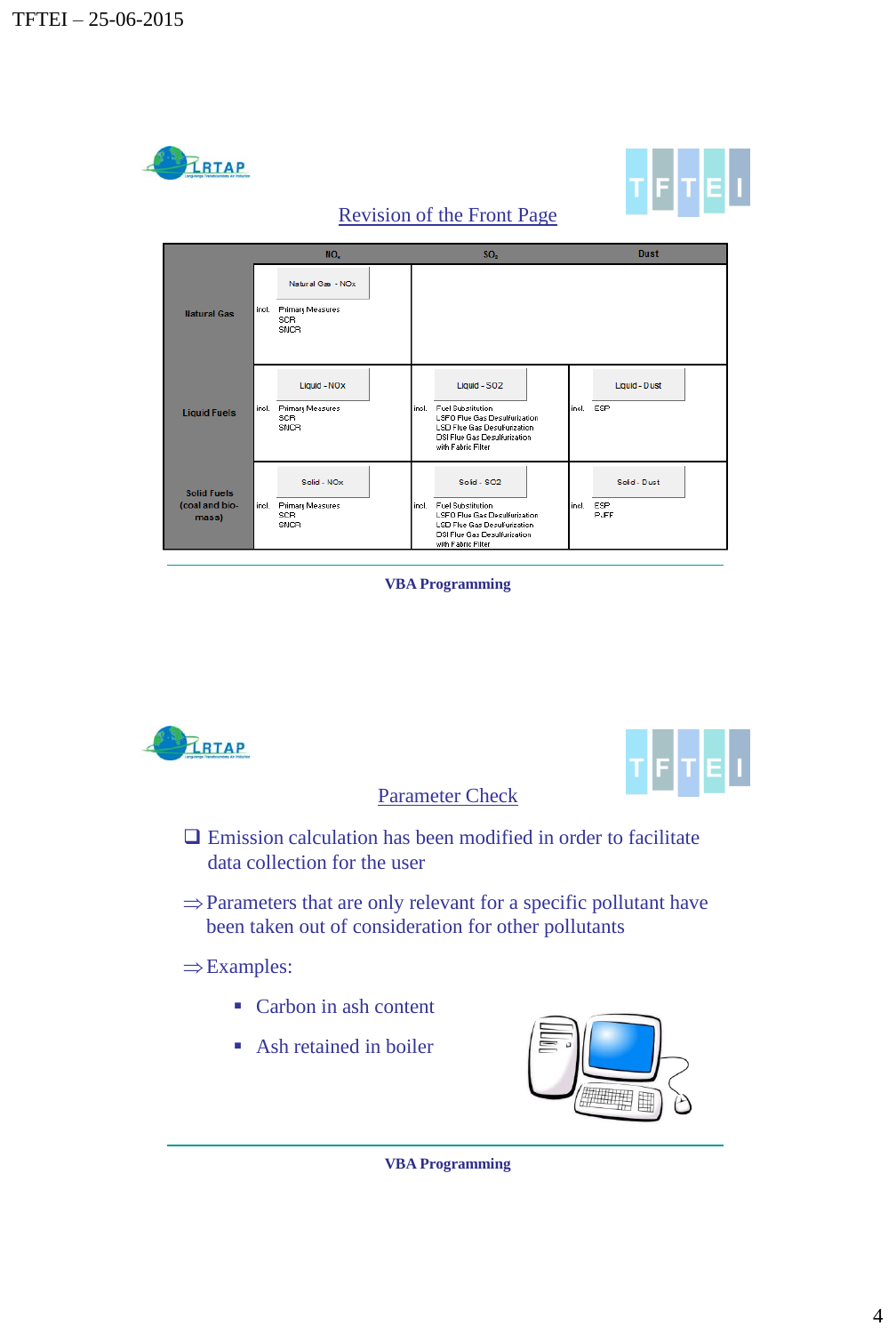

technologies, they still only appear if selected

**VBA Programming**



## ┲┢┟╁╠

- □ Current tool and methodology
- $\Box$  Implementation of new developments
- $\checkmark$  Improvement of user-friendliness
- $\checkmark$  Part load operation
- EPA-Method for NOx
- □ Update of documentation
- □ Improvement of database
- $\Box$  Next steps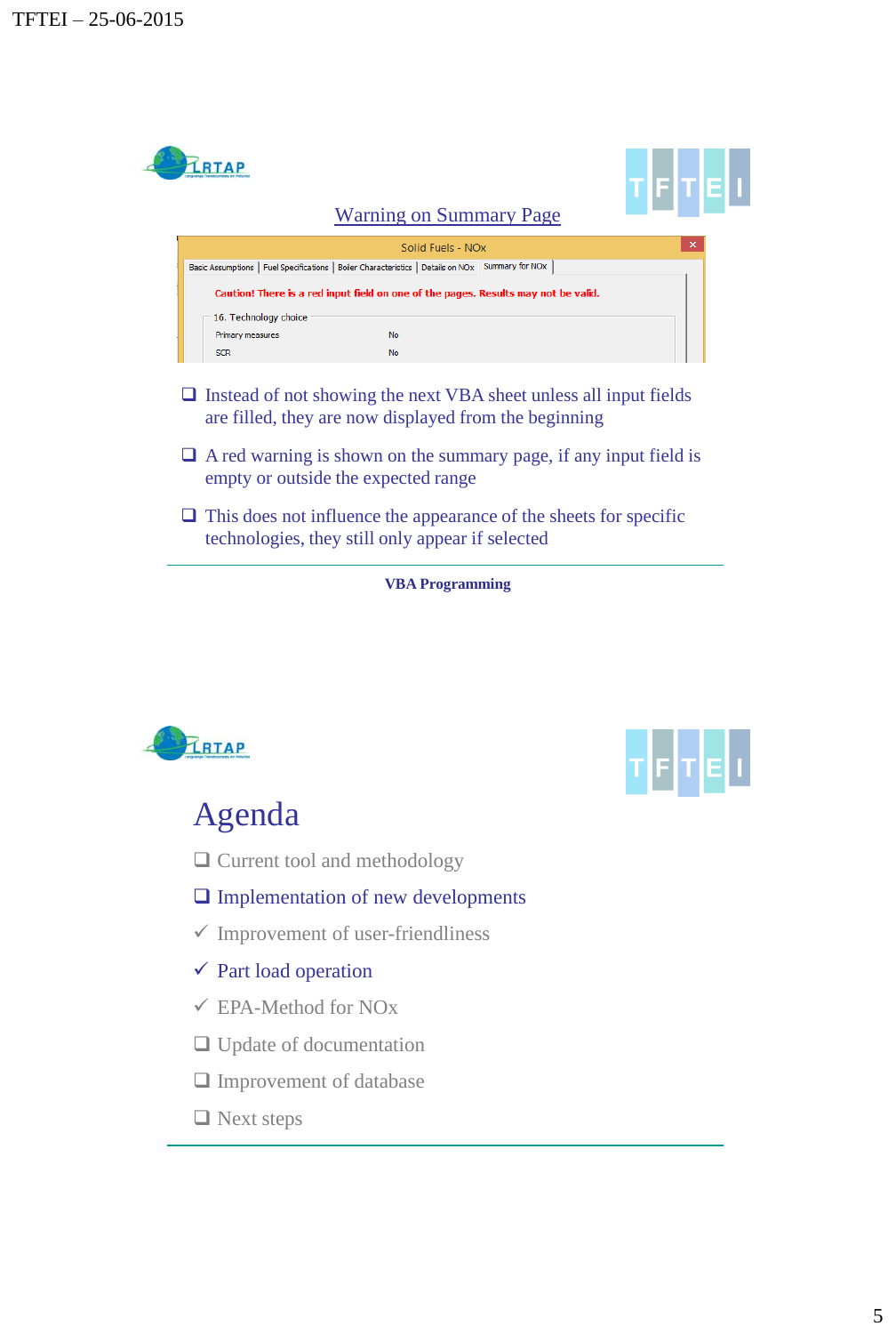



#### VBA Implementation

 $\Box$  Part load operation is implemented as an option in the VBA sheet for every fuel and pollutant



#### **Part Load Operation**

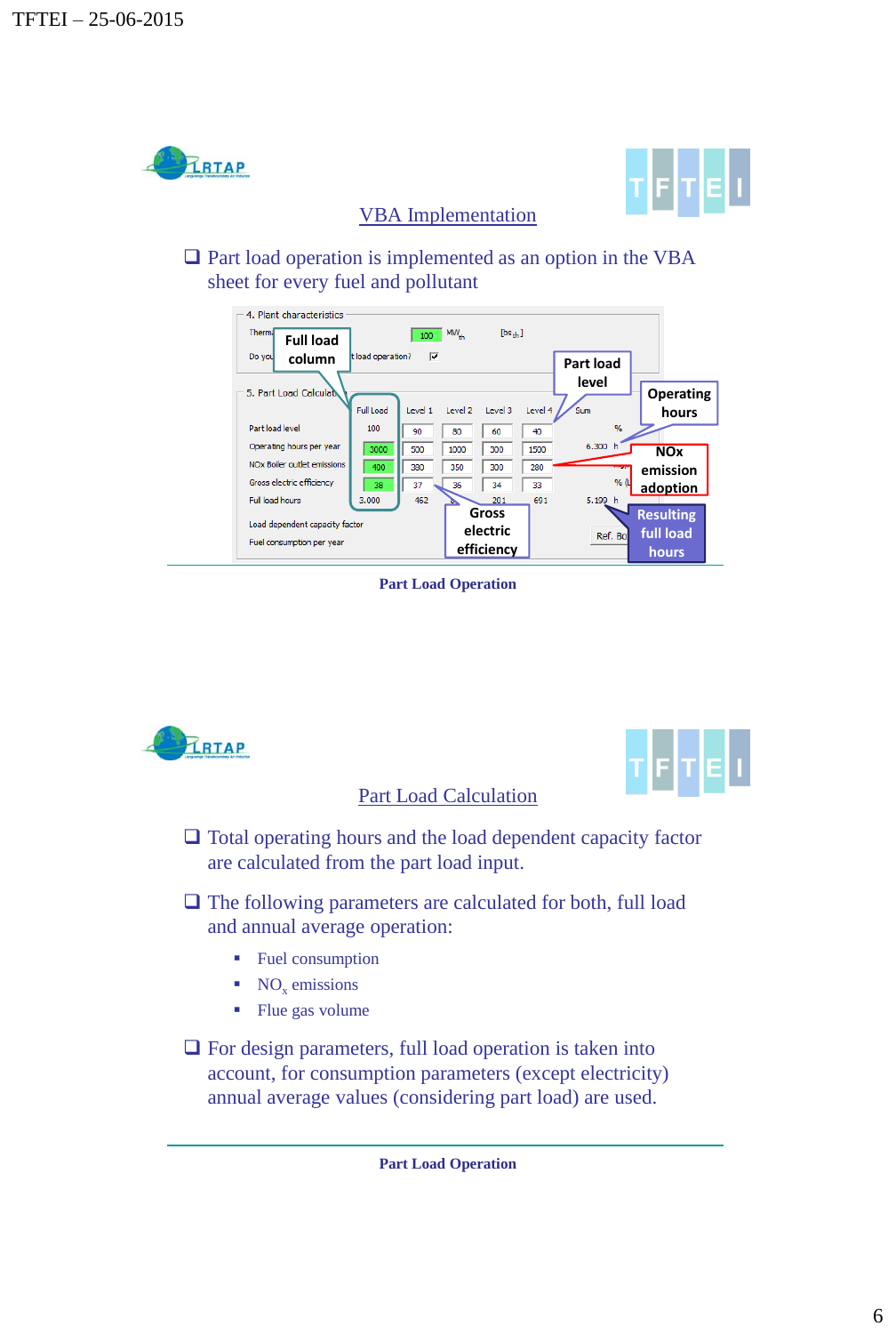

## Agenda

- □ Current tool and methodology
- $\Box$  Implementation of new developments
- $\checkmark$  Improvement of user-friendliness
- $\checkmark$  Part load operation

#### EPA-Method for NOx

- □ Update of documentation
- $\Box$  Improvement of database
- $\Box$  Next steps

**FRTAP** 





 US EPA provided a methodology for emission reduction cost calculation *(Reference: Air Pollution Control Cost Manual, US EPA, 2002)*

**Overview** 

- $\Box$  The EPA method is implemented in the TFTEI tool for SO<sub>2</sub> and PM and shall also be used for  $NO<sub>x</sub>$
- $\Box$  The document addresses SCR and SNCR systems (no 1 $\degree$ measures) within these restrictions:
	- Only coal fired systems
	- SNCR with urea as reagent and from 0 to 50%  $NO<sub>x</sub>$  reduction
	- **Minimum boiler size: 75 MW**<sub>th</sub>

#### $\Box$  Methodology is more detailed and complex

- More input data is necessary
- Accuracy of results may be better (further testing is necessary)
- Factors for cost calculation are up to 15 years old and hardly perspicuous

#### **EPA Method for NOx**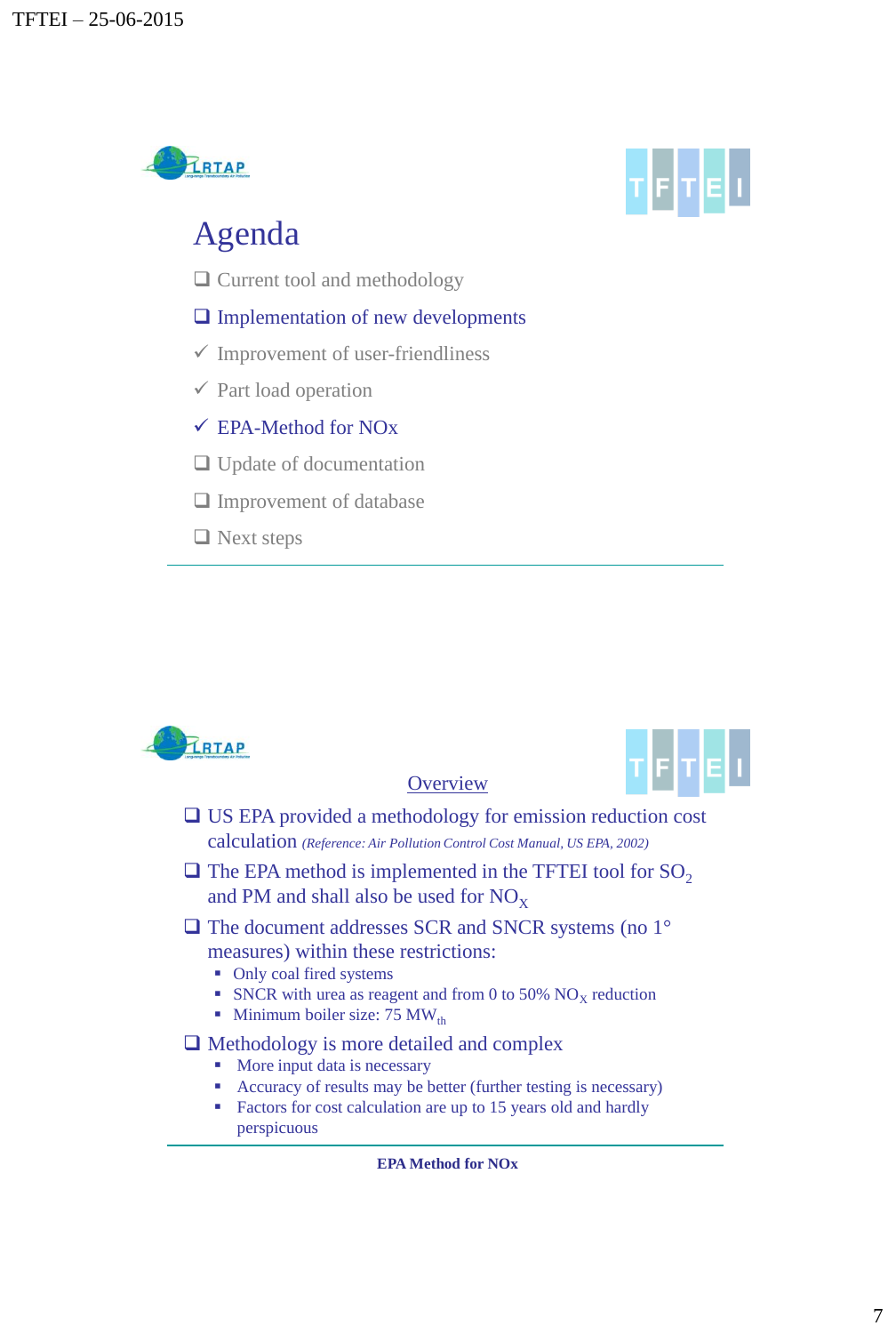

**EPA Method for NOx**





#### Qualitative Comparison

|                   | EPA                                                                                                                                       | TETEL                                                                                                  |
|-------------------|-------------------------------------------------------------------------------------------------------------------------------------------|--------------------------------------------------------------------------------------------------------|
|                   | Lower dependence on single parameters                                                                                                     | Literature based reference data                                                                        |
|                   | No experience with existing plants<br>necessary (no assumption of specific<br>investments)                                                | Higher transparency (no empirically<br>determined factors), less complex<br>calculations               |
|                   | More precise technical process reproduction<br>in the economical equations                                                                | Higher flexibility through specific investment<br>adaptation                                           |
|                   | Documentation and calculation example<br>available                                                                                        | Less input parameters necessary                                                                        |
| isadvantages<br>Δ | Many technical parameters necessary                                                                                                       | Strong dependence on specific investments                                                              |
|                   | No individual influence parameter (e.g.<br>specific investment) that takes the<br>complexity/ circumstances of the system into<br>account | Neglect of technical configuration (e.g. water<br>consumption, tank size, size of the reactor,<br>etc. |
|                   | Few information on origin of cost factors                                                                                                 | Less detailed consideration of economic<br>factors (contingencies, engineering, etc.)                  |

**EPA Method for NOx**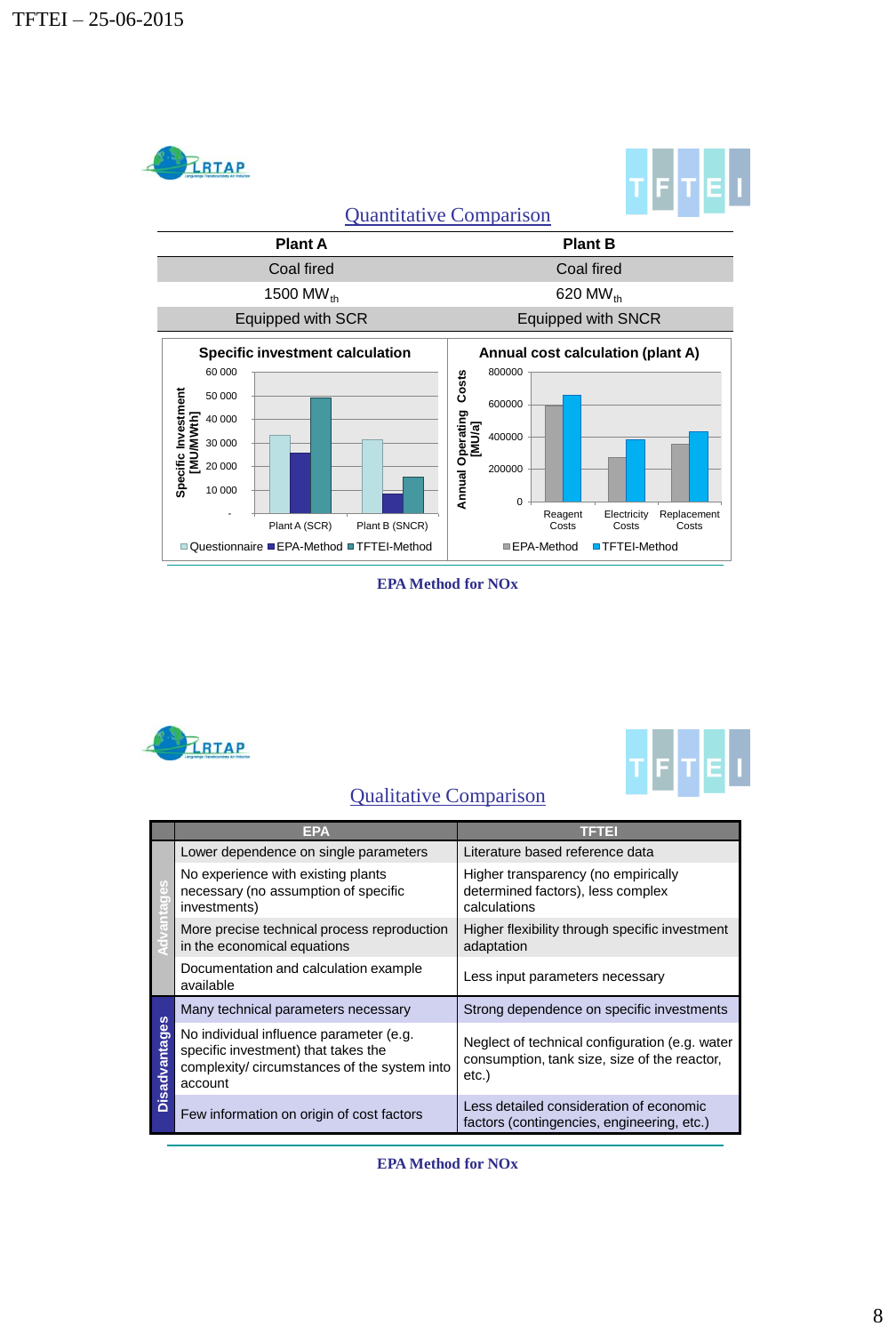

**EPA Method for NOx**





- □ Current tool and methodology
- $\Box$  Implementation of new developments
- $\checkmark$  Improvement of user-friendliness
- $\checkmark$  Part load operation
- EPA-Method for NOx
- □ Update of documentation
- **Improvement of database**
- $\Box$  Next steps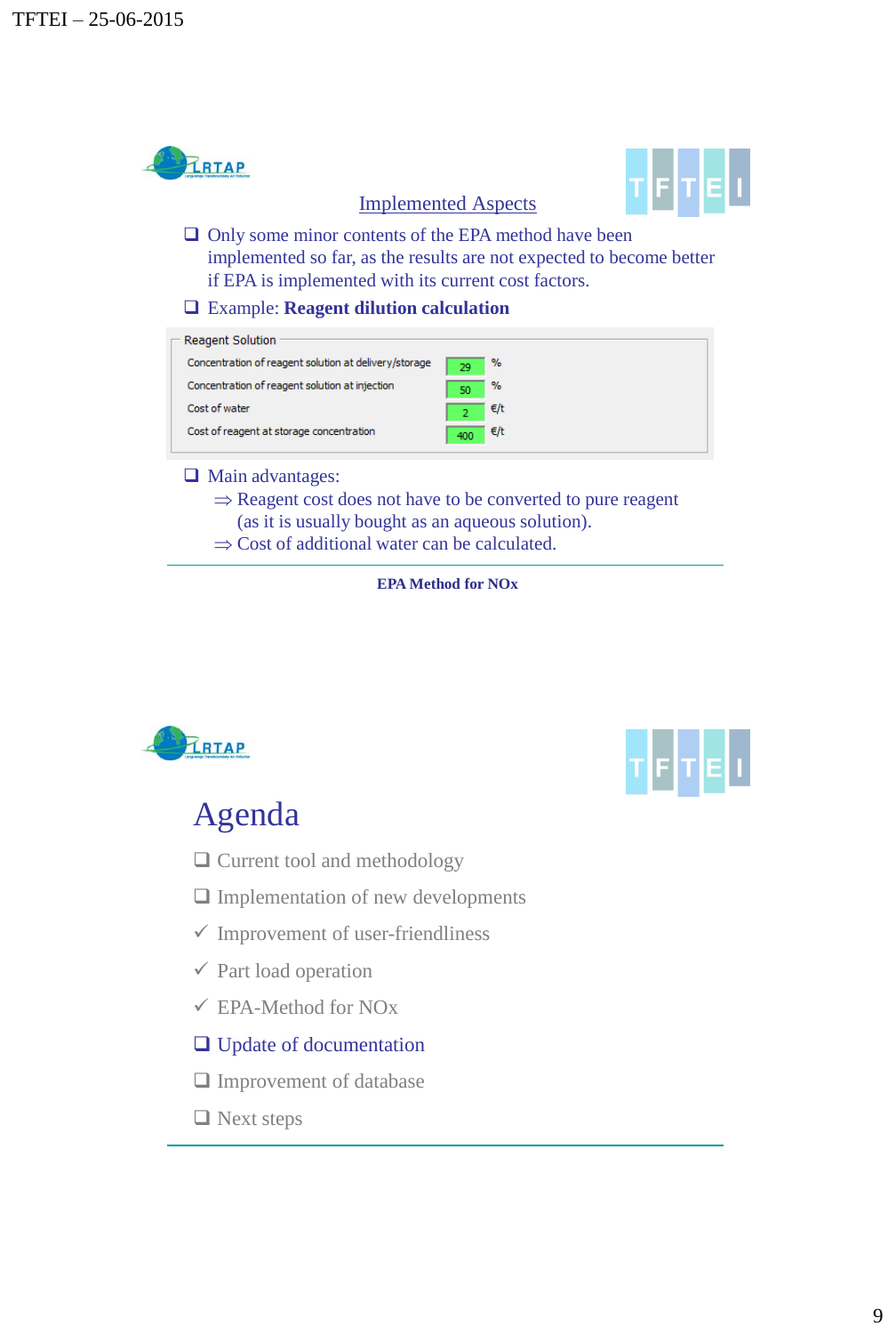

Technical Document

 $\Box$  The new implementations have been introduced into the technical document

 $\Box$  This is especially relevant for

- Part load operation
- Reagent dilution calculation

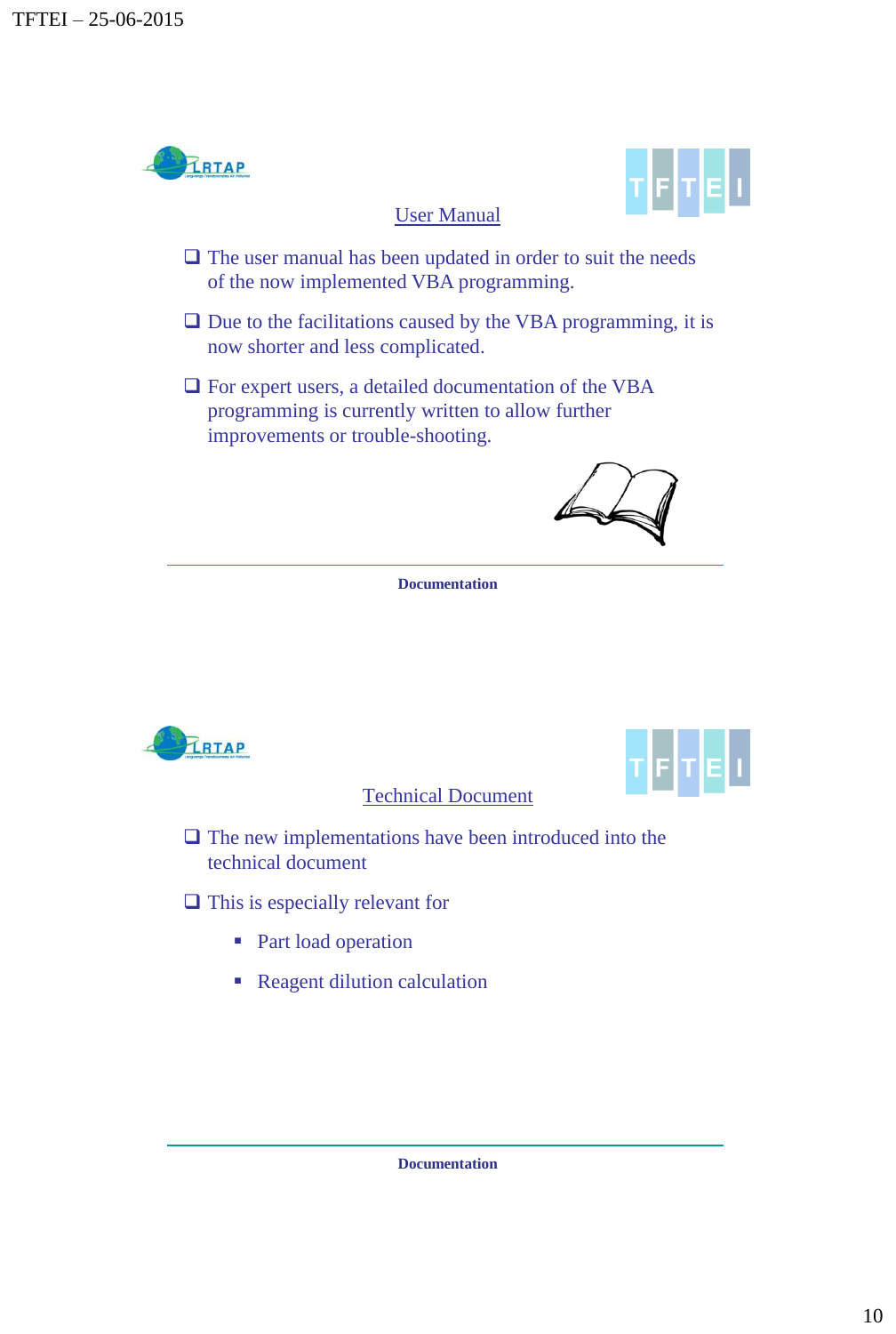



### Agenda

- □ Current tool and methodology
- $\Box$  Implementation of new developments
- $\checkmark$  Improvement of user-friendliness
- $\checkmark$  Part load operation
- EPA-Method for NOx
- □ Update of documentation
- $\Box$  Improvement of database
- $\Box$  Next steps



Improvement of the database



#### □ Goal:

- Reducing the dependency of the cost methodology of the specific investment value.
- Providing data for the TFTEI clearing house
- EPA provides a methodology but the cost factors are outdated, so that the results might become worse if it is applied without modification.
- $\Box$  TFTEI survey for NO<sub>x</sub> from 2012 is lacking of many technical parameters and the response was very low.
- $\Rightarrow$  A new questionnaire is currently being developed to gather new/better data sets.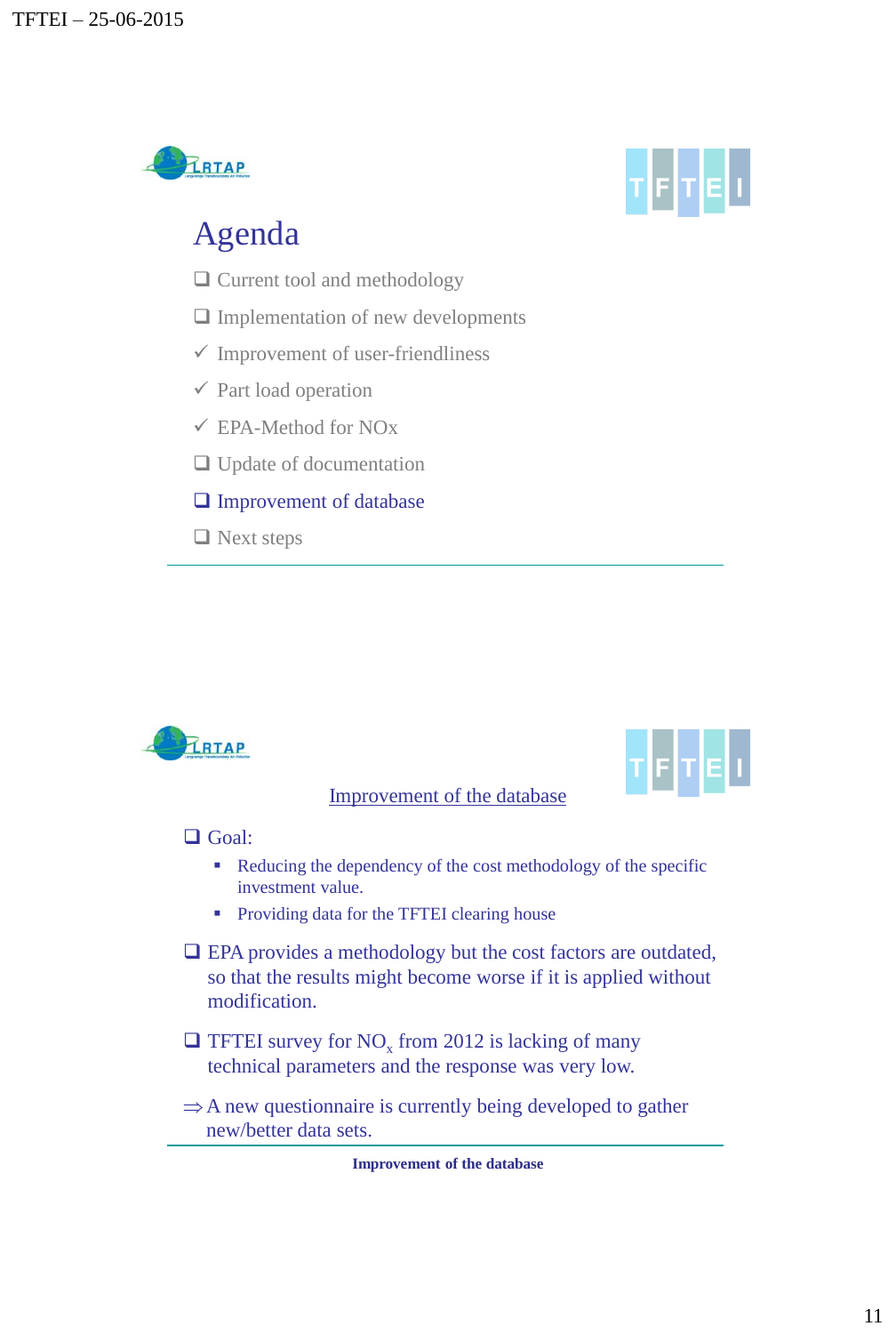

**Improvement of the database**





- □ Current tool and methodology
- $\Box$  Implementation of new developments
- $\checkmark$  Improvement of user-friendliness
- $\checkmark$  Part load operation
- EPA-Method for NOx
- □ Update of documentation
- $\square$  Improvement of database
- $\Box$  Next steps